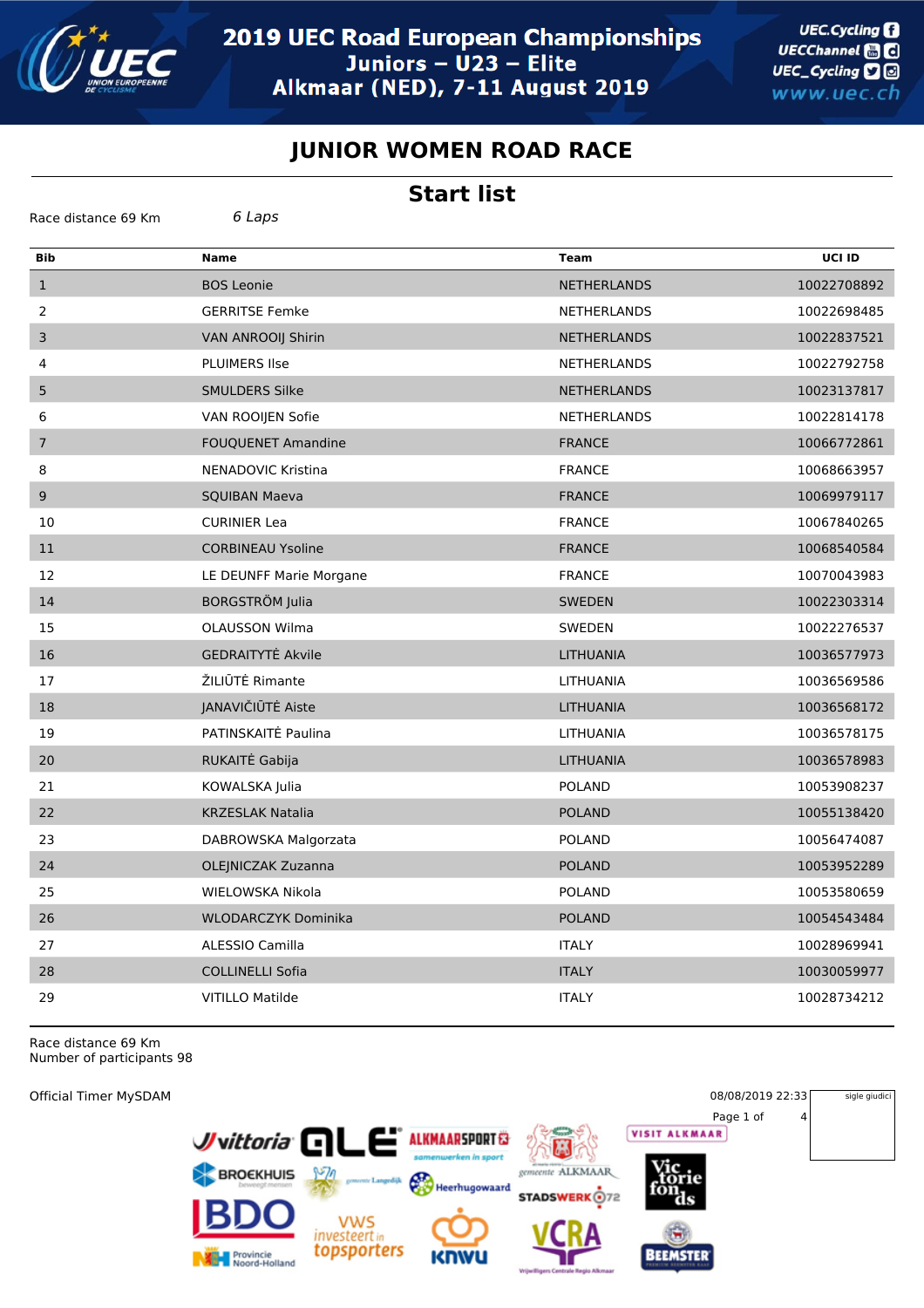| <b>Start list</b>   |                                    |                       |             |  |  |  |  |
|---------------------|------------------------------------|-----------------------|-------------|--|--|--|--|
| Race distance 69 Km | 6 Laps                             |                       |             |  |  |  |  |
| Bib                 | Name                               | <b>Team</b>           | UCI ID      |  |  |  |  |
| 30                  | <b>CATARZI Giorgia</b>             | <b>ITALY</b>          | 10030262263 |  |  |  |  |
| 31                  | <b>CRESTANELLO Lara</b>            | <b>ITALY</b>          | 10030483848 |  |  |  |  |
| 32                  | <b>GASPARRINI Eleonora Camilla</b> | <b>ITALY</b>          | 10031546808 |  |  |  |  |
| 33                  | DE WILDE Julie                     | <b>BELGIUM</b>        | 10065007966 |  |  |  |  |
| 34                  | DE CLERCQ Katrijn                  | <b>BELGIUM</b>        | 10064418993 |  |  |  |  |
| 35                  | LENAERS Jade                       | <b>BELGIUM</b>        | 10064963914 |  |  |  |  |
| 36                  | <b>SCAVONE Dina</b>                | <b>BELGIUM</b>        | 10064419502 |  |  |  |  |
| 37                  | VAN ASSCHE Nele                    | <b>BELGIUM</b>        | 10064928750 |  |  |  |  |
| 38                  | VAN MECHELEN Glorija               | <b>BELGIUM</b>        | 10036566556 |  |  |  |  |
| 39                  | <b>BYBERG Tuva</b>                 | <b>NORWAY</b>         | 10019773634 |  |  |  |  |
| 40                  | <b>YSLAND Anne Dorthe</b>          | <b>NORWAY</b>         | 10020410905 |  |  |  |  |
| 41                  | <b>ENSTAD Rikke</b>                | <b>NORWAY</b>         | 10091525241 |  |  |  |  |
| 42                  | <b>MIDTSVEEN Natalie Irene</b>     | <b>NORWAY</b>         | 10087901986 |  |  |  |  |
| 43                  | <b>BERTELSEN Maria</b>             | <b>DENMARK</b>        | 10048427333 |  |  |  |  |
| 44                  | <b>JENSEN Mette Egtoft</b>         | <b>DENMARK</b>        | 10046259583 |  |  |  |  |
| 45                  | <b>SAABYE Mie</b>                  | <b>DENMARK</b>        | 10046259987 |  |  |  |  |
| 46                  | <b>TROELSEN Mille</b>              | <b>DENMARK</b>        | 10052055234 |  |  |  |  |
| 47                  | AMONDARAIN GAZTAÑAGA Naia          | <b>SPAIN</b>          | 10042451628 |  |  |  |  |
| 48                  | PUIGDEFABREGAS ARIZ Irati          | <b>SPAIN</b>          | 10042478203 |  |  |  |  |
| 49                  | <b>ANGUELA YAGUEZ Eva</b>          | <b>SPAIN</b>          | 10041176379 |  |  |  |  |
| 50                  | ERASO LASA Idoia                   | <b>SPAIN</b>          | 10055477516 |  |  |  |  |
| 51                  | <b>KRAHL Judith</b>                | <b>GERMANY</b>        | 10036382660 |  |  |  |  |
| 52                  | <b>MAYRHOFER Lucy</b>              | <b>GERMANY</b>        | 10036327490 |  |  |  |  |
| 53                  | ZDUN Anna-Helene                   | <b>GERMANY</b>        | 10049984282 |  |  |  |  |
| 54                  | PIRAHOVA Anastasiya                | <b>BELARUS</b>        | 10077354248 |  |  |  |  |
| 55                  | <b>LOSCHNIGG Marie</b>             | <b>AUSTRIA</b>        | 10035036784 |  |  |  |  |
| 56                  | <b>STREICHER Hannah</b>            | <b>AUSTRIA</b>        | 10035049316 |  |  |  |  |
| 57                  | KHANKISHIYEVA Ayan                 | AZERBAIJAN            | 10063913179 |  |  |  |  |
| 58                  | BURLOVÁ Kristýna                   | <b>CZECH REPUBLIC</b> | 10047208365 |  |  |  |  |
| 59                  | OBOŘILOVÁ Tereza                   | <b>CZECH REPUBLIC</b> | 10047786325 |  |  |  |  |
| 60                  | <b>KUKK Kätlin</b>                 | <b>ESTONIA</b>        | 10015393274 |  |  |  |  |
| 61                  | SOONIK Kristel Sandra              | <b>ESTONIA</b>        | 10063679369 |  |  |  |  |
| 62                  | TUISK Aidi Gerde                   | <b>ESTONIA</b>        | 10063673915 |  |  |  |  |
|                     |                                    |                       |             |  |  |  |  |

Race distance 69 Km Number of participants 98

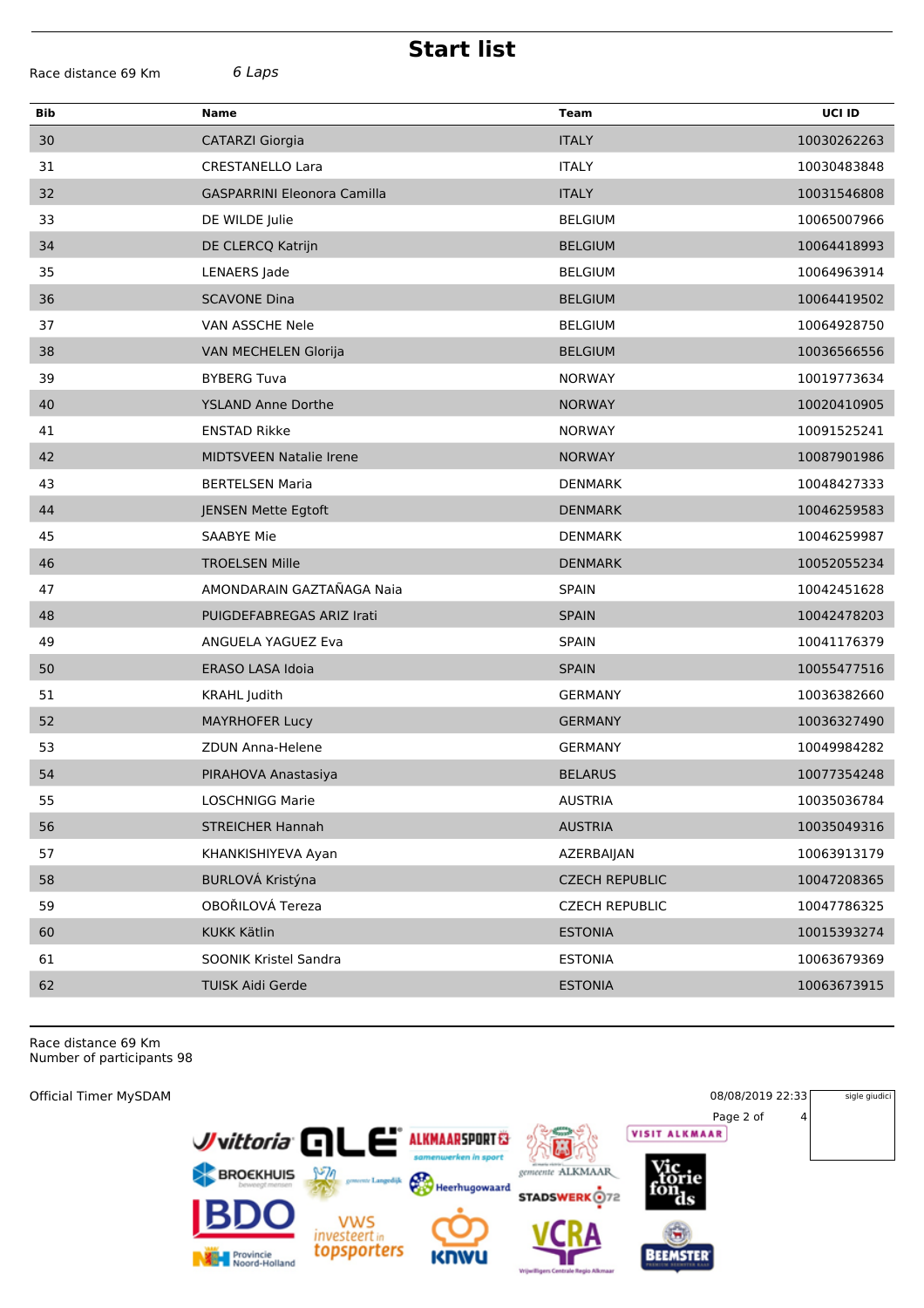| <b>Start list</b>             |                               |                           |             |  |  |  |
|-------------------------------|-------------------------------|---------------------------|-------------|--|--|--|
| 6 Laps<br>Race distance 69 Km |                               |                           |             |  |  |  |
| <b>Bib</b>                    | <b>Name</b>                   | <b>Team</b>               | UCI ID      |  |  |  |
| 63                            | JORDÁN Dorka                  | <b>HUNGARY</b>            | 10093878402 |  |  |  |
| 64                            | BENEDIKTSDÓTTIR Inga Birna    | <b>ICELAND</b>            | 10049334382 |  |  |  |
| 65                            | <b>GALLAGHER Maeve</b>        | <b>IRELAND</b>            | 10016717629 |  |  |  |
| 66                            | O'DONNELL Lucy                | <b>IRELAND</b>            | 10017143116 |  |  |  |
| 67                            | <b>MAOZ Nofar</b>             | <b>ISRAEL</b>             | 10073708967 |  |  |  |
| 68                            | <b>WALLACH Gali</b>           | <b>ISRAEL</b>             | 10062462829 |  |  |  |
| 69                            | JURGENA Santa-Sanija          | LATVIA                    | 10052180627 |  |  |  |
| 70                            | SVARINSKA Lina                | LATVIA                    | 10052178910 |  |  |  |
| 71                            | <b>BERTON Nina</b>            | LUXEMBOURG                | 10035015970 |  |  |  |
| 72                            | <b>CAMPOS Daniela</b>         | PORTUGAL                  | 10044087793 |  |  |  |
| 73                            | <b>STANCU Maria-Ecaterina</b> | <b>ROMANIA</b>            | 10063184770 |  |  |  |
| 74                            | <b>GALIMULLINA Iuliia</b>     | <b>RUSSIAN FEDERATION</b> | 10036038110 |  |  |  |
| 75                            | <b>GAREEVA Aigul</b>          | <b>RUSSIAN FEDERATION</b> | 10036037908 |  |  |  |
| 76                            | <b>GOLAYEVA Valeria</b>       | <b>RUSSIAN FEDERATION</b> | 10036017494 |  |  |  |
| 77                            | <b>MILIAEVA Marija</b>        | <b>RUSSIAN FEDERATION</b> | 10036070644 |  |  |  |
| 78                            | <b>CHURENKOVA Taisia</b>      | <b>RUSSIAN FEDERATION</b> | 10036017393 |  |  |  |
| 79                            | PECHERSKIKH Anastasia         | <b>RUSSIAN FEDERATION</b> | 10036018306 |  |  |  |
| 80                            | POČUČA Sara                   | <b>SERBIA</b>             | 10049832217 |  |  |  |
| 81                            | JENČUŠOVÁ Nora                | <b>SLOVAKIA</b>           | 10046095996 |  |  |  |
| 82                            | ZÁHORCOVÁ Simona              | <b>SLOVAKIA</b>           | 10046071243 |  |  |  |
| 83                            | PAULECHOVÁ Radka              | <b>SLOVAKIA</b>           | 10046037796 |  |  |  |
| 84                            | ZELINOVÁ Vladimíra            | SLOVAKIA                  | 10046105090 |  |  |  |
| 85                            | AHAČIČ Ana                    | <b>SLOVENIA</b>           | 10017612554 |  |  |  |
| 86                            | JANČIČ Nika                   | <b>SLOVENIA</b>           | 10084117471 |  |  |  |
| 87                            | MIKUZ Metka                   | <b>SLOVENIA</b>           | 10048406721 |  |  |  |
| 88                            | SUŠNIK Tjaša                  | <b>SLOVENIA</b>           | 10017612453 |  |  |  |
| 89                            | <b>BURI Noëlle</b>            | SWITZERLAND               | 10034782867 |  |  |  |
| 90                            | ROUILLER Mélissa              | SWITZERLAND               | 10034782362 |  |  |  |
| 91                            | <b>STEHLI Lara</b>            | SWITZERLAND               | 10034783069 |  |  |  |
| 92                            | <b>LIEHNER Annika</b>         | SWITZERLAND               | 10046242207 |  |  |  |
| 93                            | RUEGG Noemi                   | SWITZERLAND               | 10034794183 |  |  |  |
| 94                            | LYNNYK Yana                   | <b>UKRAINE</b>            | 10089595042 |  |  |  |
| 95                            | PARKHOMIUK Viktoriia          | <b>UKRAINE</b>            | 10034897449 |  |  |  |
|                               |                               |                           |             |  |  |  |

Race distance 69 Km<br>Number of participants 98